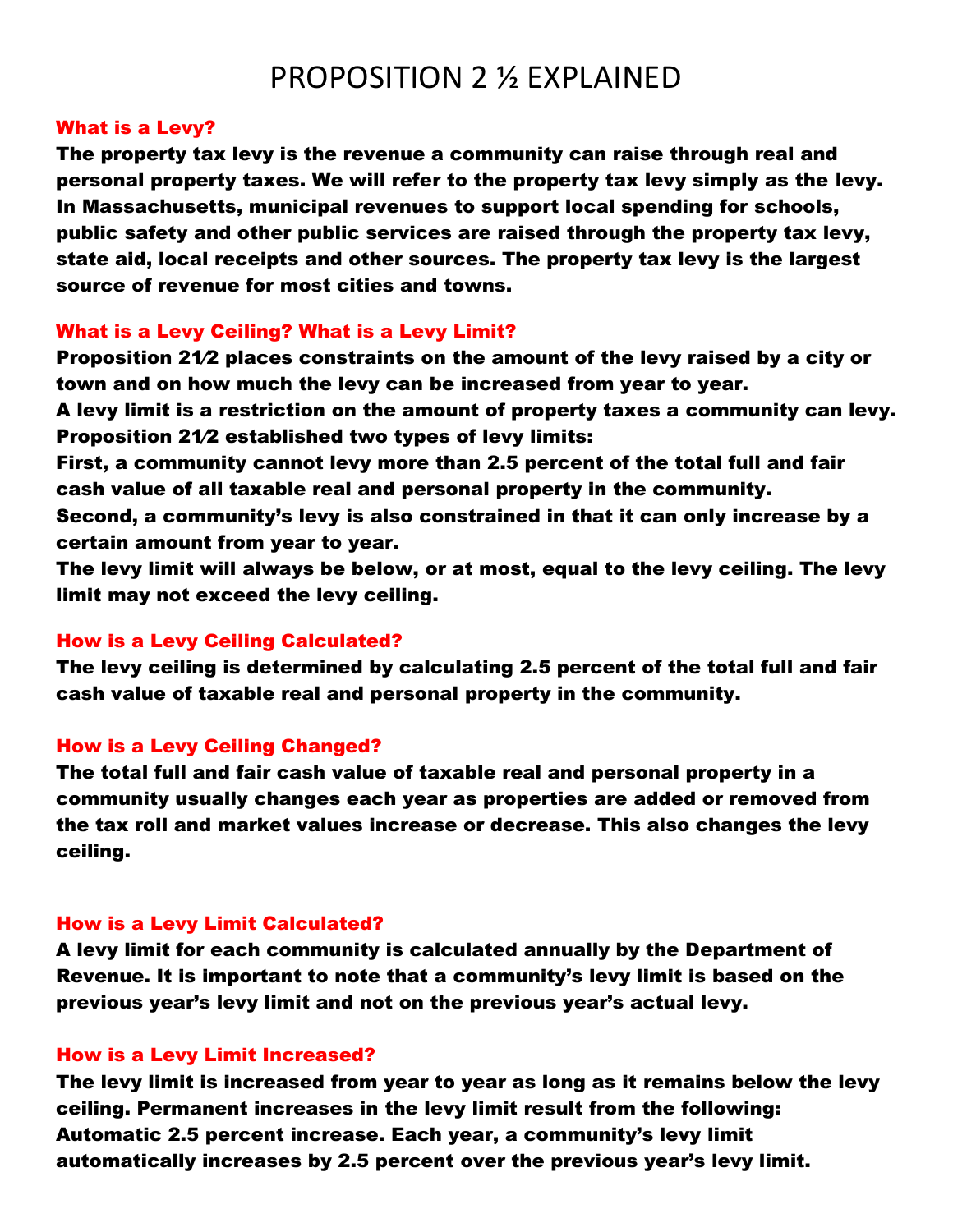This does not require any action on the part of local officials; the Department of Revenue calculates this increase automatically.

New Growth. A community is able to increase its levy limit each year to reflect new growth in the tax base. Assessors are required to submit information on growth in the tax base for approval by the Department of Revenue as part of the tax rate setting process.

Overrides. A community can permanently increase its levy limit by successfully voting an override. The amount of the override becomes a permanent part of the levy limit base.

# Levy Increases

Once a community's levy limit is established for a particular year, the community can determine what its levy will be. The community may set its levy at any amount up to the levy limit.

It is important to note that as long as a community levies no more than its levy limit, there is no restriction on the dollar increase or percentage increase in its levy from year to year. Proposition 2 1⁄2 restricts increases in the levy limit, not the levy. A community is permitted to tax up to its levy limit, even if it must raise its levy by a large percentage over the previous year's levy.

# Excess Levy Capacity

As discussed in the previous section, a community may choose to set its levy at any amount below or equal to its levy limit. When a community sets its levy below the limit, the difference between the levy and the levy limit is commonly referred to as excess levy capacity. This is an additional amount the community could, but chose not to, levy.

For FY 2018 Gardner's levy was only increased by 1.9%